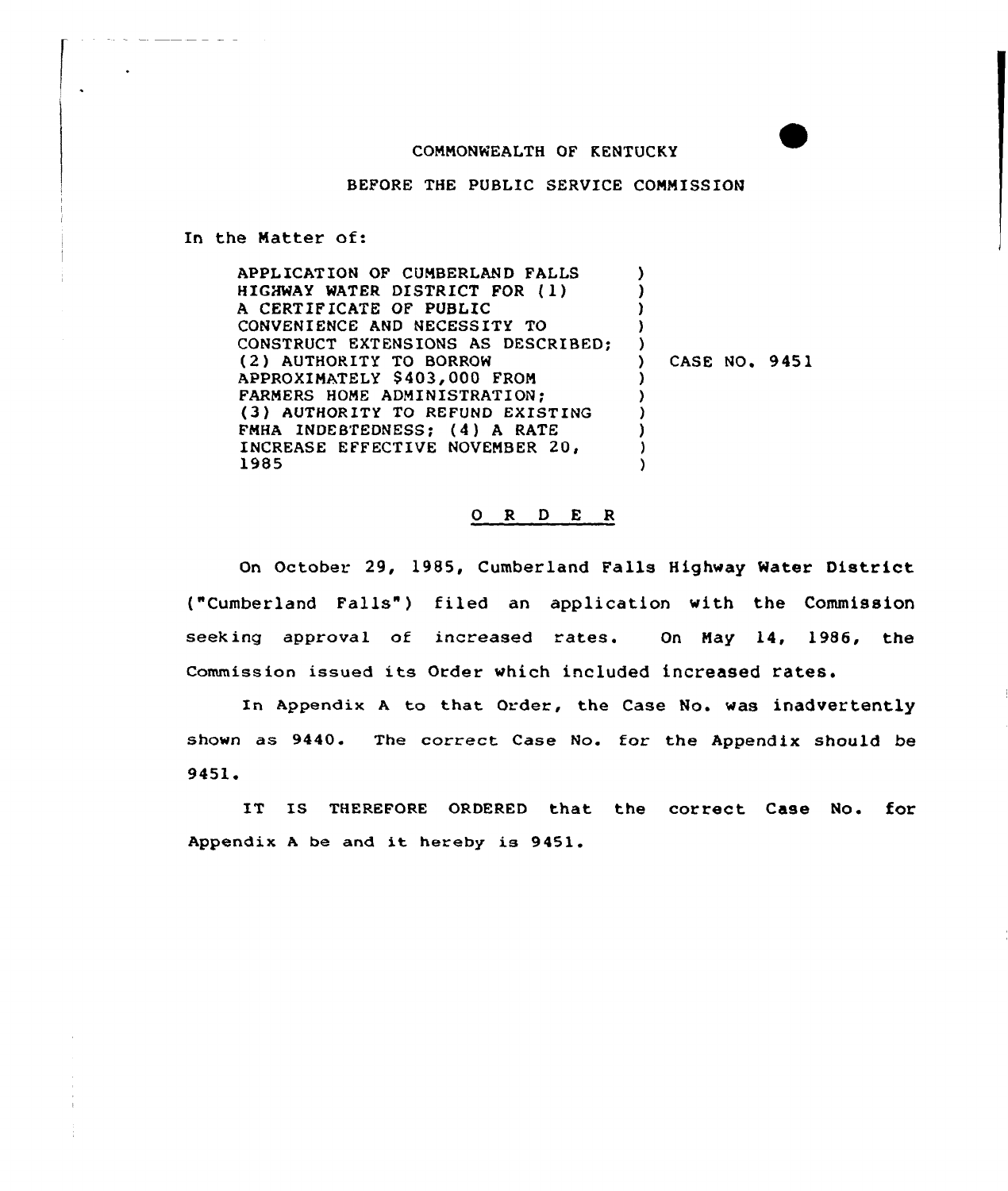Done at Frankfort, Kentucky, this 27th day of May, 1986.

PUBLIC SERVICE COMMISSION

hud D. 2 k. HTMAR **VICe-Chairman** 

All Wilkard cornissioner

ATTEST:

Secretary